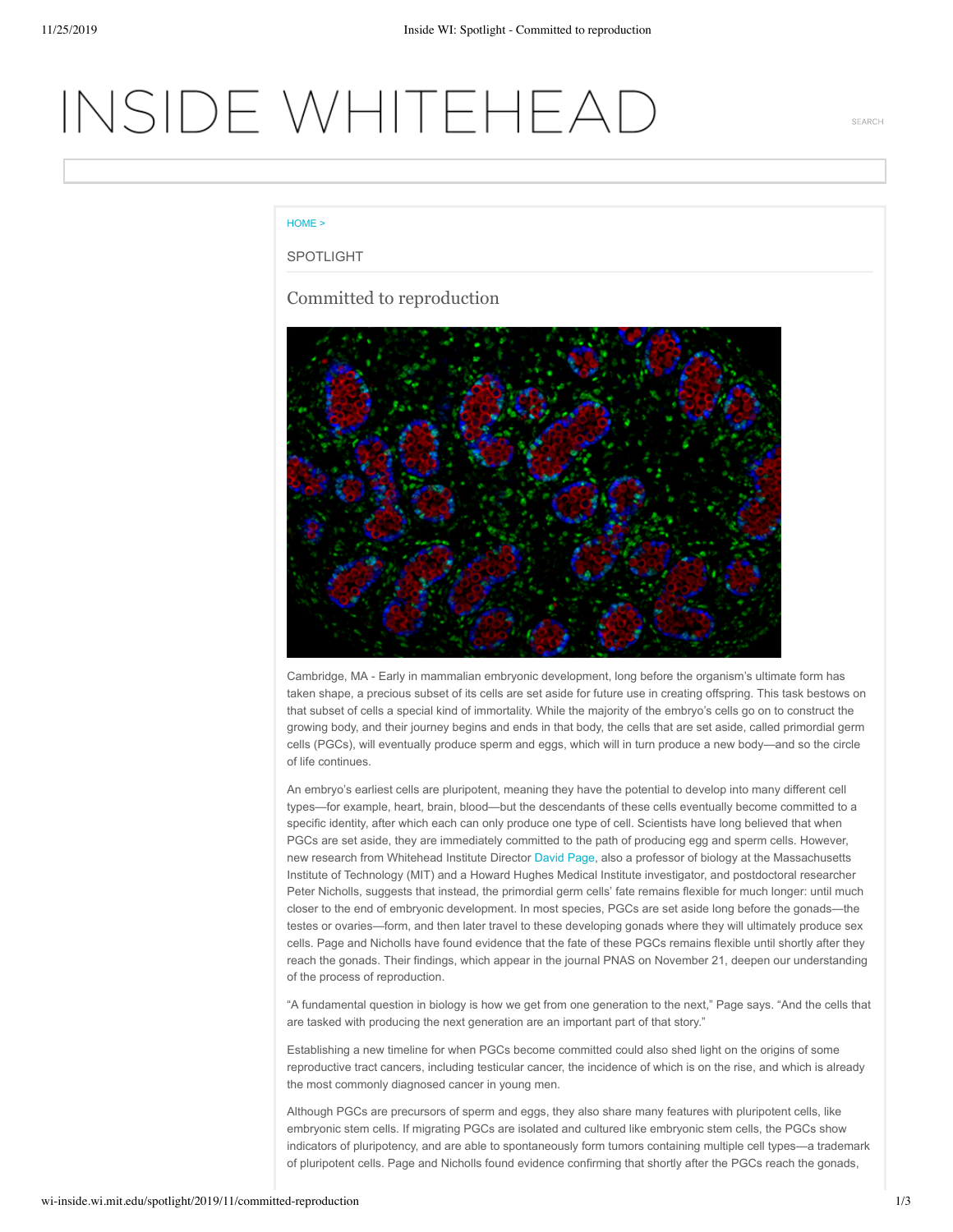#### 11/25/2019 Inside WI: Spotlight - Committed to reproduction

they lose this capacity to produce pluripotent cell lines, and their ability for tumor formation. From that point on, the PGCs can only develop into eggs and sperm, no matter their environment.

The researchers then set out to identify the gene that prompts PGCs to become committed to produce only eggs or sperm. First, Nicholls identified a set of genes that are activated around the time that PGCs enter the gonads in mice and humans, and of those, focused on the genes that appeared to have equivalents involved in sex cell commitment across a variety of animals, not just in mammals. He then narrowed in on one of these genes, *Dazl*, as the single gene necessary for PGCs to become irrevocably committed to their path as sex cells. Nicholls found that when the *Dazl* gene is deleted from mice, PGCs travel to the gonads but don't develop into committed precursors of egg and sperm, suggesting that *Dazl* is the key ingredient in the recipe for sex cell commitment.

In the absence of *Dazl*, PGCs remain uncommitted, and in some cases, will form gonadal tumors. The researchers argue, based on their findings, that testicular cancer and other gonadal cancers may develop from PGCs that have travelled to the gonads, but have not properly committed to becoming sex cells and so are prone to forming tumors. In *Dazl*-deficient mice, which had large amounts of uncommitted PGCs, more than one out of four males developed testicular tumors at a young age. The early onset of the tumors is consistent with that seen in children and men with testicular cancer, most of whom are under 45 years old.

The researchers also found that female *Dazl-*deficient mice developed gonadal tumors, though at a lower rate than males. Further research demonstrated that the testis environment is particularly favorable for tumor formation from uncommitted PGCs.

"Testicular cancer is on the rise for reasons not yet known, and our findings suggest that the cancer has embryonic origins," Page says. "Understanding the nature of primordial germ cells will be important for investigating and addressing this disease."

The researchers hope that, along with providing insights into gonadal cancers, their work could help improve the derivation of eggs and sperm from stem cells in the lab. Figuring out the specifics of the process for sex cell commitment should allow researchers recreate it in a dish. Nicholls is also excited about the evolutionary implications of the work: he found evidence that a similar process of sex cell commitment occurs across a wide variety of species. In particular, research with *DAZL*-deficient pigs—whose last common ancestor with mice and humans lived 95 million years ago-provides strong evidence that this *DAZL*-dependent process has been in play since the early days of modern mammals.

"This work completely shifts the timing for when sex cells become committed in mammals," Nicholls says. "Furthermore, our data suggest that a common set of factors might operate in sex cell commitment not only in mammals, but perhaps across all vertebrates, regardless of how the primordial germ cells are first established."

This work was supported by the Howard Hughes Medical Institute; a Hope Funds for Cancer Research Fellowship; an Early Career Fellowship; a DFG grant; a research grant from Biogen, Inc.; the National Natural Science Foundation of China; and a National Institutes of Health SBIR award.

Written by Greta Friar

\*\*\*

Citation:

"Mammalian germ cells are determined after PGC colonization of the nascent gonad"

PNAS, online, NoY 21, 2019, DOI: 10.1073/pnas.1910733116

Peter K. Nicholls (1), Hubert Schorle (1,2), Sahin Naqvi (1,3), Yueh-Chiang Hu (1,4), Fan Yuting (1,5), Michelle A. Carmell (1), Ina Dobrinski (6), Adrienne L. Watson (7), Daniel F. Carlson (7), Scott C. Fahrenkrug (7) and DaYid C. Page (1,3,8)

1. Whitehead Institute, Cambridge, MA 02142, USA

2. Department of Developmental Pathology, Institute of Pathology, University of Bonn Medical

School, Bonn 53127, Germany

3. Department of Biology, Massachusetts Institute of Technology, Cambridge, MA 02139, USA

4. Divisions of Developmental Biology and Reproductive Sciences, Cincinnati Children's

Hospital Medical Center, Cincinnati, OH 45229, USA

5. Reproductive Medicine Center, Sixth Affiliated Hospital, Sun Yat-sen University, Guangzhou,

510655, China

6. Department of Comparative Biology & Experimental Medicine, Faculty of Veterinary

Medicine, University of Calgary, Alberta, T2N 4N1, Canada